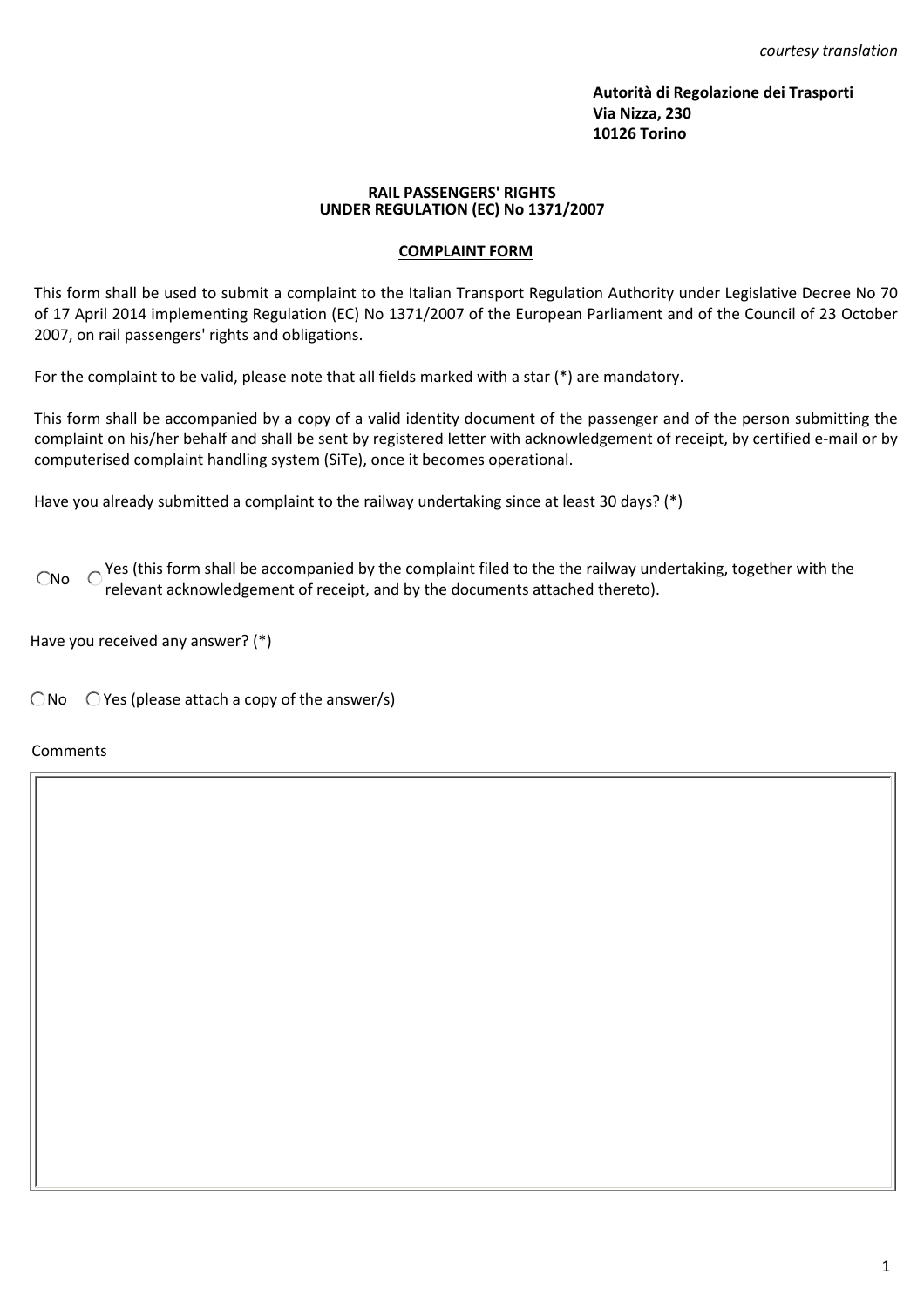| Complaint submitted by (*):                                          |                                                                   |          |                          |                                                                                                                       |  |  |  |
|----------------------------------------------------------------------|-------------------------------------------------------------------|----------|--------------------------|-----------------------------------------------------------------------------------------------------------------------|--|--|--|
| Name:                                                                |                                                                   | Surname: |                          |                                                                                                                       |  |  |  |
| Name (if not a natural person):                                      |                                                                   |          |                          |                                                                                                                       |  |  |  |
| Address:                                                             |                                                                   |          |                          |                                                                                                                       |  |  |  |
| Tax number (if available):                                           |                                                                   |          |                          |                                                                                                                       |  |  |  |
| Identity document (in case of natural persons):                      |                                                                   |          |                          |                                                                                                                       |  |  |  |
| Postecode:<br>City:                                                  |                                                                   |          |                          | Country:                                                                                                              |  |  |  |
| E-mail:                                                              |                                                                   |          |                          |                                                                                                                       |  |  |  |
| Telephone<br>No 1:                                                   |                                                                   |          |                          | No 2:                                                                                                                 |  |  |  |
| Passenger details (if different from the claimant) (*):              |                                                                   |          |                          |                                                                                                                       |  |  |  |
| Name:                                                                |                                                                   |          | Surname:                 |                                                                                                                       |  |  |  |
| Address:                                                             |                                                                   |          |                          |                                                                                                                       |  |  |  |
| Tax number (if available):                                           |                                                                   |          |                          |                                                                                                                       |  |  |  |
| Identity document :                                                  |                                                                   |          |                          |                                                                                                                       |  |  |  |
| Postecode:                                                           | City:                                                             |          |                          | Country:                                                                                                              |  |  |  |
| E-mail:                                                              |                                                                   |          |                          |                                                                                                                       |  |  |  |
| Telephone<br>No 1:                                                   |                                                                   |          |                          | No 2:                                                                                                                 |  |  |  |
| Journey details (*):                                                 |                                                                   |          |                          |                                                                                                                       |  |  |  |
| Carrier/Railway Undertaking:                                         |                                                                   |          |                          |                                                                                                                       |  |  |  |
| Travel Agent/Tour Operator/Channel of Purchase :                     |                                                                   |          |                          |                                                                                                                       |  |  |  |
| Booking Reference/Ticket Number (if applicable):                     |                                                                   |          |                          | PNR:                                                                                                                  |  |  |  |
| <b>Station of Departure:</b><br><b>Station of Arrival:</b>           |                                                                   |          |                          |                                                                                                                       |  |  |  |
| Intermediate Stations (if relevant):                                 |                                                                   |          |                          |                                                                                                                       |  |  |  |
| Scheduled time of departure - (hh:mm) :                              |                                                                   |          |                          | date (dd/mm/yy)                                                                                                       |  |  |  |
| Scheduled time of arrival<br>$-$ (hh:mm) :                           |                                                                   |          |                          | date (dd/mm/yy)                                                                                                       |  |  |  |
| Reasons for the complaint under Regulation (EC) No 1371/2007 (*):    |                                                                   |          |                          |                                                                                                                       |  |  |  |
| $\Box$ transport of bicycle                                          |                                                                   |          |                          | failure to provide assistance                                                                                         |  |  |  |
|                                                                      | $\Box$ derogation or restrictive clause in the transport contract |          |                          | non-compliance with the obligations concerning the<br>rights of disabled persons and persons with reduced<br>mobility |  |  |  |
| $\Box$ information concerning discontinuation of services            |                                                                   |          |                          |                                                                                                                       |  |  |  |
| $\Box$ travel information                                            |                                                                   |          |                          | failure to take adequate measures to ensure passengers'<br>personal security                                          |  |  |  |
| $\Box$ method of ticket sale                                         |                                                                   |          |                          |                                                                                                                       |  |  |  |
| $\Box$ travel information and reservation system                     |                                                                   |          |                          | handling of complaints                                                                                                |  |  |  |
| minimum insurance                                                    |                                                                   |          |                          | service quality                                                                                                       |  |  |  |
| advance payments in the event of death or injury of the<br>passenger |                                                                   |          | $\overline{\phantom{a}}$ | information to passengers about their rights                                                                          |  |  |  |

 $\Box$  delays, missed connections and cancellations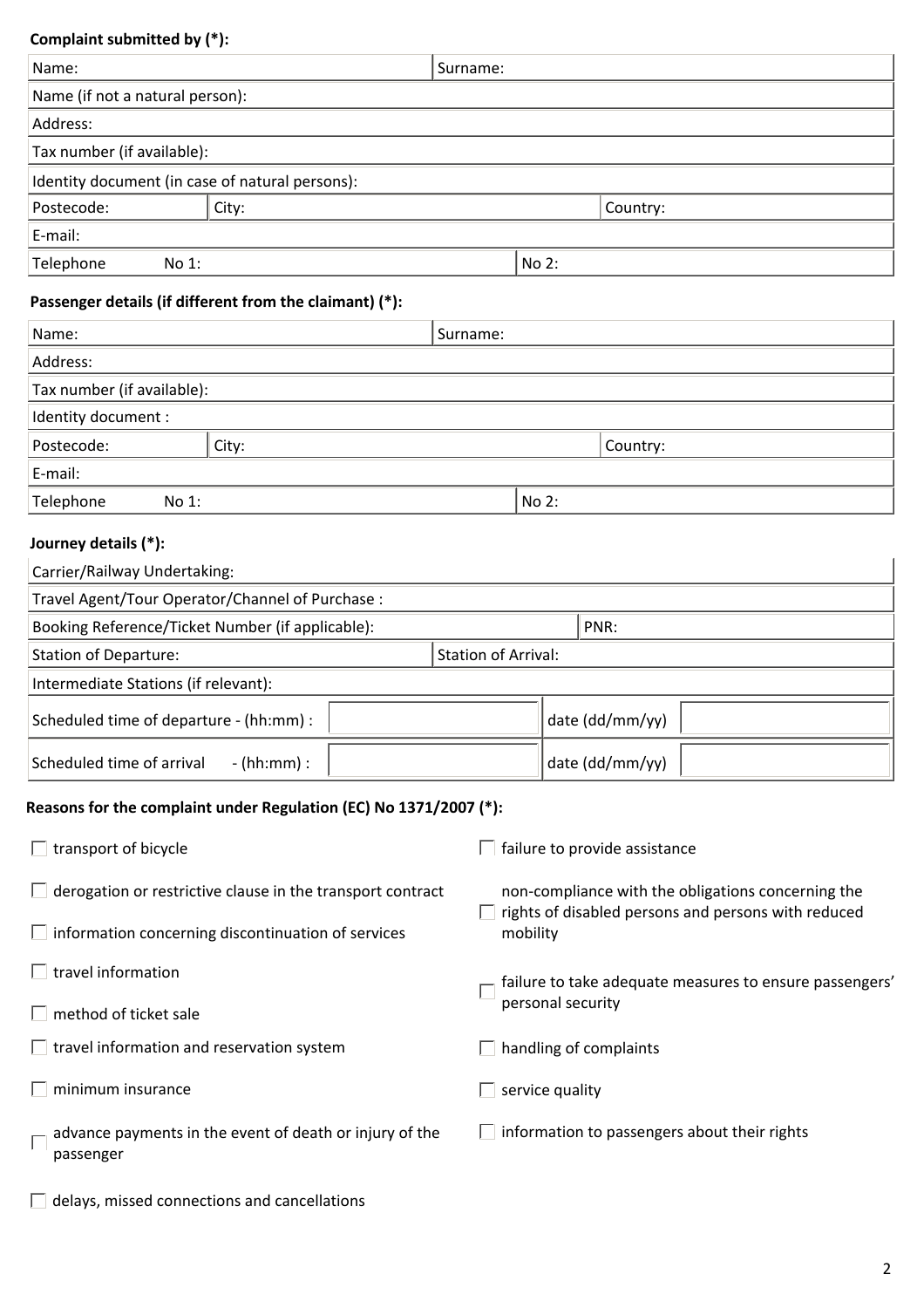**Passengers requiring special assistance** (disabled persons or persons with reduced mobility)

In case of lack of assistance, please indicate:

- whether the request for assistance has been notified to the railway undertaking or to the station manager at least 48 hours before the scheduled time of departure:  $\bigcirc$ Yes  $\bigcirc$ No
- if so, whether the passenger appeared in person at the station or at the designated point, at the latest at the time established by the railway undertaking or the station manager providing the assistance (no later than 60 minutes before departure time):  $\bigcirc$ Yes  $\bigcirc$ No

**Annexes** (any supporting documents):

| - |  |
|---|--|
| - |  |
| - |  |

**I, the undersigned, hereby certify that the information provided in this form is true and correct.**

 **CLAIMANT SIGNATURE**: \_\_\_\_\_\_\_\_\_\_\_\_\_\_\_\_\_\_\_\_\_\_\_\_\_\_\_\_\_\_\_\_\_\_\_\_\_\_

**PASSENGER SIGNATURE** (if different from the claimant):

**Place**: \_\_\_\_\_\_\_\_\_\_\_\_\_\_\_\_\_\_\_ **Date**: \_\_\_\_\_\_\_\_\_\_\_\_\_\_\_\_\_\_\_